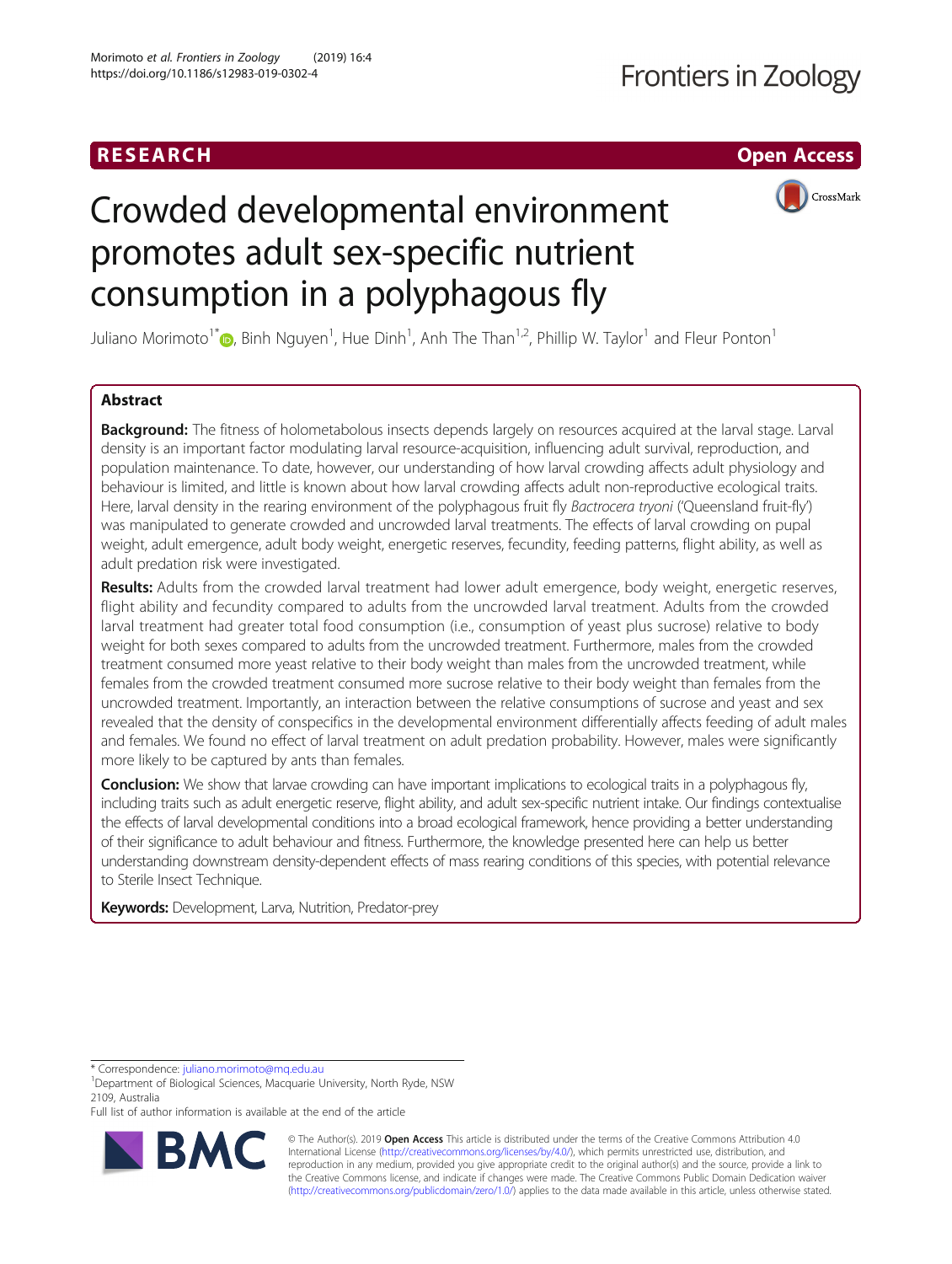# Background

Resource acquisition during juvenile stages can have long-term implications through an animal's life [\[1\]](#page-8-0). In holometabolous insects, in which larvae often share resources, larval density can be a key factor influencing access to nutrients needed for larval growth and development [\[2](#page-8-0)]. Larval density can significantly affect larval, pupal, adult and next-generation traits and, ultimately, the fate of groups and populations. For instance, when larvae are kept in crowded environments and/or poor nutritional conditions there may be a delay in pupation, an increase in mortality rate at the pupal stage, or reduced adult body size  $[3-16]$  $[3-16]$  $[3-16]$  $[3-16]$ . Because of the general trend in insects for body size to be positively associated with sexual performance (see e.g., [\[17](#page-9-0)–[21](#page-9-0)]), crowding and poor larval nutrition tend to decrease adult sexual attractiveness and reproductive performance, including pre- and post-copulatory competitive ability (for males) and fecundity (for females) [[10](#page-9-0), [14](#page-9-0), [15](#page-9-0), [17,](#page-9-0) [18,](#page-9-0) [22](#page-9-0)]. Thus, larval crowding is an important ecological modulator of the strength of evolutionary forces such as sexual selection and sexual conflict [\[15\]](#page-9-0).

Previous studies have largely focused on the effects of larval crowding on reproductive traits ([\[6,](#page-8-0) [23\]](#page-9-0), e.g., sperm number and egg production [[24](#page-9-0)]), while other aspects of adult physiology and ecology have been overlooked. As a result, very little is known about how larval crowing modulates traits that are not directly related to reproduction (here we referred to these traits as 'ecological traits'). Key questions remain unanswered such as 'how does larval crowding modulate the internal physiological and nutritional status of the organism in adulthood?' and 'can larval crowding affect the interactions between an individual and its environment (e.g., predators)?' The answer to these questions will provide a better understanding of how larval crowding affects ecologically relevant factors, and will consequently help us gain a more complete perspective on the significance of larvae developmental conditions in broad ecological contexts.

Here, we investigated the influence of larval crowding on larval and adult ecological traits in the tephritid fruit fly Bactrocera tryoni (Froggatt) (Diptera: Tephritidae) (i.e., 'Queensland fruit fly'). Bactrocera tryoni is one of the most destructive horticulture pest in Australia because of the wide variety of fruits that are used as hosts for oviposition [[25](#page-9-0)]. Oviposition is influenced by multiple factors such as ovariole status, fruit size and quality, time of day as well as other ecological factors (e.g., temperature) [\[25](#page-9-0)–[27](#page-9-0)]. Eggs are deposited in small batches of 4–20 eggs, which confers competitive advantage in exploring fruit patches in larvae natural environment [[28](#page-9-0)]. Importantly, upon hatching, larvae are known to aggregate [[29](#page-9-0)] with potential developmental benefits [[30](#page-9-0)]. Furthermore, millions of *B. tryoni* are mass-reared for Sterile Insect Technique (SIT) whereby

the density of larvae is a key variable in determining the quality of the adults and, consequently, the success of the released flies in nature  $[25]$  $[25]$  $[25]$ . Thus, better understanding *B*. tryoni behavioural implications of larval density not only advance our knowledge on life-history adaptations, but can also improve the management of this pest. We manipulated larval density to generate uncrowded and crowded larval treatments and used adult body weight as a proxy of the quality of the larval developmental environment. This approach has been widely used in insects (see e.g., [\[11,](#page-9-0) [15](#page-9-0), [16](#page-9-0), [23,](#page-9-0) [31](#page-9-0)–[34\]](#page-9-0)), including B. tryoni in which body size and weight of adult males are linked to mating probability and desiccation resistance [[35](#page-9-0)–[37\]](#page-9-0). We then tested whether larval density affected on (i) adult body energetic reserves, by measuring adult percentage of body lipid of adults; (ii) adult fecundity, by measuring the volume of eggs produced by adult females; (iii) individual feeding behaviour, by measuring the quantity of protein and carbohydrate, as well as total food intake of recently emerged adults; (vi) adult emergence and flight ability, by measuring the percentage of adults that emerged from pupae and the percentage of adults that were able to fly; and (v) probability of predation, by measuring the probability of predation by generalist ants (*Irydomyrmex spp.*). In general, ants (including Irydomyrmex spp ants) are a common predator of invertebrates including tephritid fruit flies [\[38](#page-9-0)–[40\]](#page-9-0), and are likely to play an important ecological role on the survival B. tryoni in nature. More broadly, insights into how larval crowding affects adult fecundity, feeding behaviour, flight ability, and predation can reveal functional links between the effects of larval developmental conditions and physiological and behavioural factors that influence the fitness of individuals in adulthood. Based on the literature [[3](#page-8-0)–[18](#page-9-0)], we predicted (1) larvae from the crowded larval treatment to experience increased larval competition for nutrients, resulting in smaller and lighter adults, with significantly lower energetic reserves compared with the adults from the uncrowded larval treatment.

If prediction 1 is confirmed, then

- 1. Considering previous literature describing the positive association between female body size and egg productivity, including in B. tryoni  $[28]$ , we predicted females from the crowded treatment to have lower egg production volume (used as a proxy for fecundity);
- 2. We predicted the physical constrains of smaller body sizes to result in lower absolute yeast, sucrose, and total food consumption for adults from the crowded larval treatment, although we predicted similar yeast, sucrose and total food consumption for adults of uncrowded and crowded larval treatments after controlling for adult body size (i.e., food consumption relative to body size);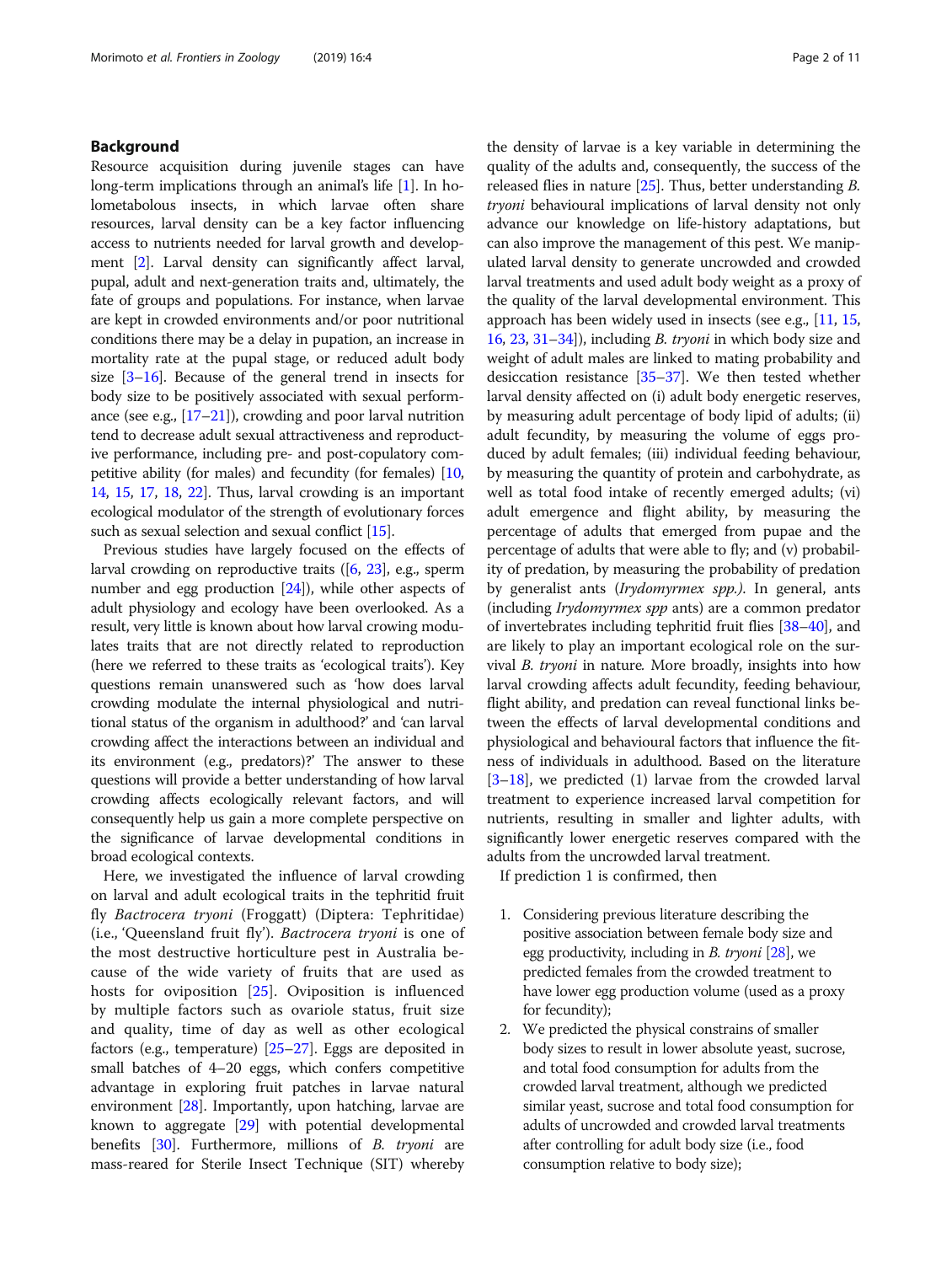3. We predicted the smaller body size and lower energetic reserves of adults from the crowded larval treatment to result in lower flight ability. This could affect the ability of adults to escape the attack, and we therefore hypothesised, after experiencing an ant infestation (see Methods), that adults from the crowded larval treatment would have higher predation risk. The understanding of how larval density influence adult flight ability allows us to predict the performance of mass-reared flies released into nature for Sterile Insect Technique, thereby advancing our understanding of the applied aspects of fruit fly biosecurity.

# Results

# Larval crowding results in adults with lower body weight, energetic reserves, and fecundity

There was a significant effect of larval treatment on adult body weight, whereby adults from the crowded treatment had significantly lower body weight than adults from the uncrowded treatment  $(F_{1,118} = 980.508,$  $p < 0.001$ , Additional file [1:](#page-8-0) Figure S1a, Additional file [2](#page-8-0): Table S1). There was also a significant effect of sex on body weight with females having greater body weight than males  $(F_{1,117} = 30.646, p < 0.001,$  Additional file [2](#page-8-0): Table S1), however there was no interaction between larval treatment and sex (Additional file [2](#page-8-0): Table S1). Next, we quantified percentage of lipid stored relative to body mass using chloroform extraction and comparing adult body dry mass before and after lipid extraction (see Methods for details). Males and females from the crowded treatment had a significantly lower percentage of body lipid compared to males and females from the uncrowded treatment (Males: Kruskal-Wallis  $\chi^2$ value = 22.548,  $p < 0.001$ , Females: Kruskal-Wallis  $\chi^2$ value =  $26.475$ ,  $p < 0.001$  $p < 0.001$ , Fig. 1a). Groups of adult flies from the crowded treatment had lower fecundity than groups of adult flies from uncrowded treatment  $(F_{1,18})$  $= 30.111$  $= 30.111$  $= 30.111$ ,  $p < 0.001$ , Additional file 1: Figure S1b).

# Feeding experiment: Sex-specific effects of larval crowding on yeast, sugar, and total food consumption relative to body weight

Females from the crowded treatment had significantly higher consumption of the sucrose solution relative to body weight compared to females from the uncrowded treatment  $(F_{1,58} = 23.917, p < 0.001, Fig. 1b)$  $(F_{1,58} = 23.917, p < 0.001, Fig. 1b)$  $(F_{1,58} = 23.917, p < 0.001, Fig. 1b)$ , however there were no differences in the relative consumption of the yeast solution between females of either larval treatments (Fig. [1](#page-3-0)c, Additional file [2:](#page-8-0) Table S2). For males, however the consumption of the sucrose solution relative to their body weight was similar for the uncrowded and crowded treatments (Fig. [1b](#page-3-0), Additional file [2](#page-8-0): Table S2), our results revealed that males from the crowded

treatment consumed significantly more of the yeast solution relative to body weight than males from the uncrowded treatment ( $F_{1,54} = 14.540, p < 0.001$  $F_{1,54} = 14.540, p < 0.001$  $F_{1,54} = 14.540, p < 0.001$ , Fig. 1c, Additional file [2](#page-8-0): Table S2). There was also a weak but significant interaction between larval treatment and sex for the relative consumptions of the sucrose and yeast solutions (Carbohydrate:  $F_{1,113} = 4.391$ ,  $p = 0.038$ , *Protein:*  $F_{1,112} = 9.289$ ,  $p = 0.002$ , Additional file [2](#page-8-0): Table S2). Males from the crowded treatment tended to consume more of the yeast solution relative to body weight than females from the crowded treatment, whereas males from the uncrowded treatment tended to consume more of the sucrose solution relative to their body weight than females from the uncrowded treatment (Additional file [2:](#page-8-0) Table S2, Fig. [1](#page-3-0)b-c). As a result, males and females from the crowded treatment consumed diets with a different balance of yeast-to-sucrose (Y:S) ratio (and consequently protein-to-carbohydrate ratio). While males from crowded environment consumed significantly higher Y:C ratios relative to their body weight compared with males from the uncrowded treatment (Crowded Male Y:C ratio: 2.2:1  $\pm$ 0.690; Uncrowded Male Y:C ratio: 1:1.5  $\pm$  0.095; F<sub>1.44</sub> = 5.453,  $p = 0.024$ ), the opposite pattern was found for females, whereby females from crowded environment consumed significantly lower Y:C ratios relative to their body weight compared with females form the uncrowded treatment (Crowded Female Y:C ratio:  $1:1.5 \pm 0.053$ ; Uncrowded Female Y:C ratio: 1:1.2  $\pm$  0.065; F<sub>1,39</sub> = 5.039, p = 0.030). There was also a significant interaction between larval treatment and sex for the relative Y:C ratio ( $F_{1,83}$  = 13.996,  $p$  < 0.001), whereby crowded larval treatment increased Y:C ratio balance of male feeding but decrease Y:C ratio balance of female feeding. Together, these results reveal a previously undescribed differential effect of larval density on the developmental environment on male and female nutrient consumption.

We then investigated total food consumption relative to body weight. Males and females from the crowded treatments consumed relatively more food than males and females from the uncrowded treatment (*Male*:  $F_{1,54}$  = [1](#page-3-0)2.936,  $p < 0.001$ , Female:  $F_{1,58} = 16.781$ , p < 0.001, Fig. 1d). The interaction between sex and larval treatment was non-significant (F<sub>1,11[2](#page-8-0)</sub> = 0.562,  $p > 0.4$ , Additional file 2: Table S2).

# Flight ability experiment: Larval crowding decreases adult emergence and flight ability

The percentages of non-emerged flies and partially emerged flies were significantly greater in the crowded treatment compared with the uncrowded treatment (Kruskal-Wallis; non-emerged flies:  $\chi^2$  value = 6.050,  $p = 0.013$ ; partially emerged flies:  $\chi^2$  $\chi^2$  value = 6.859,  $p = 0.008$ ; Additional file 2: Table S3). In addition, there was a striking effect of larval treatment on adult flight ability, whereby the percentage of fliers was significantly lower in the crowded treatment compared with the uncrowded treatment (Kruskal-Wallis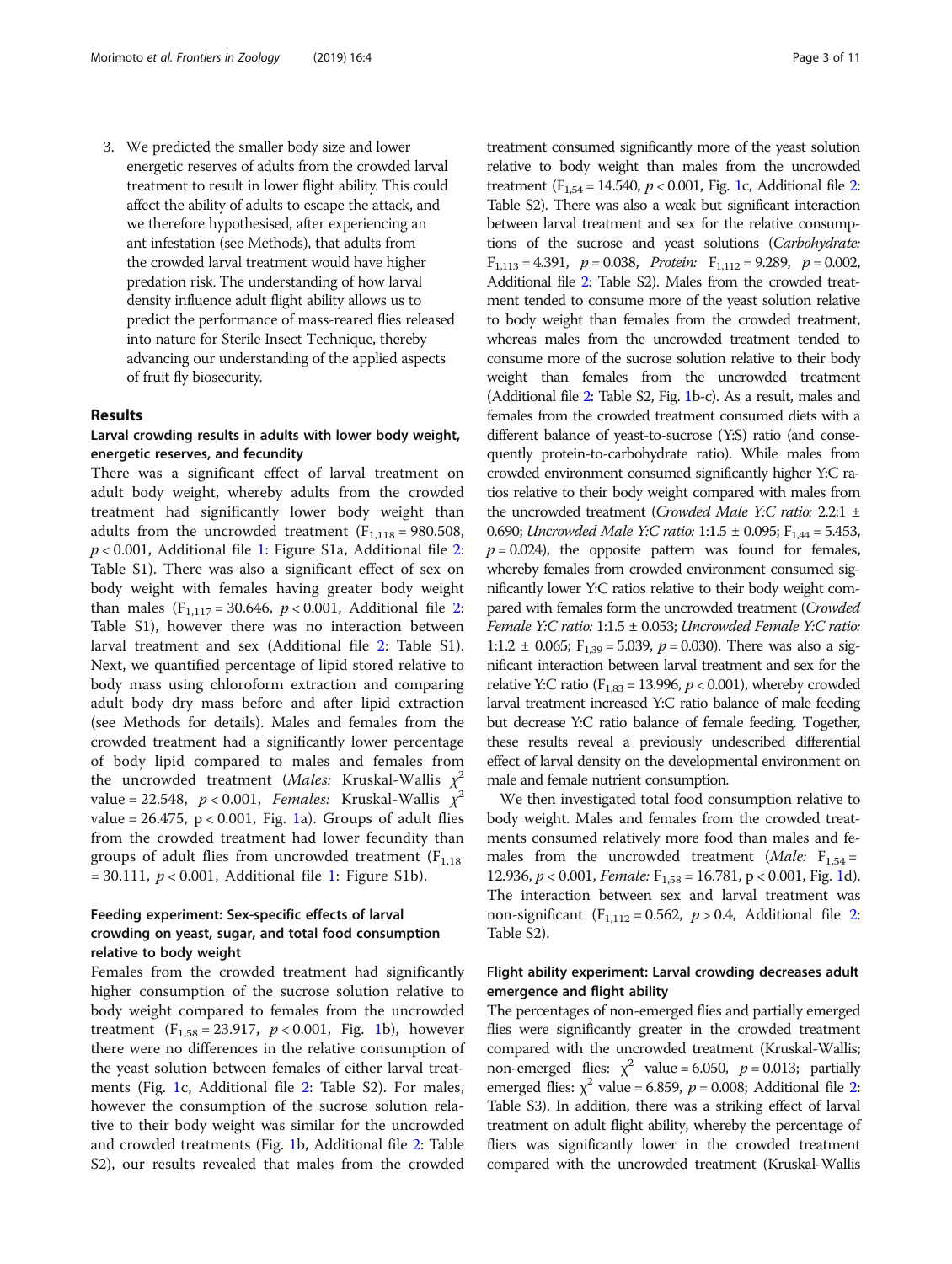<span id="page-3-0"></span>

 $\chi^2$  $\chi^2$  value = 6.818, p = 0.009, Fig. [2a](#page-4-0), Additional file 2: Table S3). There was no effect of larval treatment on the sex ratio of fliers (Kruskal-Wallis  $\chi^2$  value = 1.097,  $p$  = 0.294).

# Predation: Body weight is a predictor of predation risk in males but not females, irrespective of the larval rearing experience

There was no statistically significant effect of larval treatment on predation risk of adults  $(p = 0.509,$ Additional file [2](#page-8-0): Table S4). However, there was a significant interaction between adult body weight and sex (Residual Deviance = 114.41,  $p = 0.038$ , Additional file [2](#page-8-0): Table S4), which was driven by males with lower body weight being more likely to be predated than males with

higher body weight, irrespective of the larval treatment (Fig. [2](#page-4-0)b). Female predation risk was constantly low independently of body weight for both crowded and uncrowded treatments (Fig. [2b](#page-4-0)). There were statistically significant main effects of sex (Residual Deviance = 119.16,  $p < 0.001$ , Additional file [2](#page-8-0): Table S4), and body weight (Residual Deviance = 153.84,  $p = 0.006$ , Additional file [2:](#page-8-0) Table S4) on the probability of flies being predated. There was no effect of the interaction between larval treatment and sex (Additional file [2](#page-8-0): Table S4).

# **Discussion**

In this study, we demonstrate how larval density modulates adult body weight, energetic reserves, and fecundity,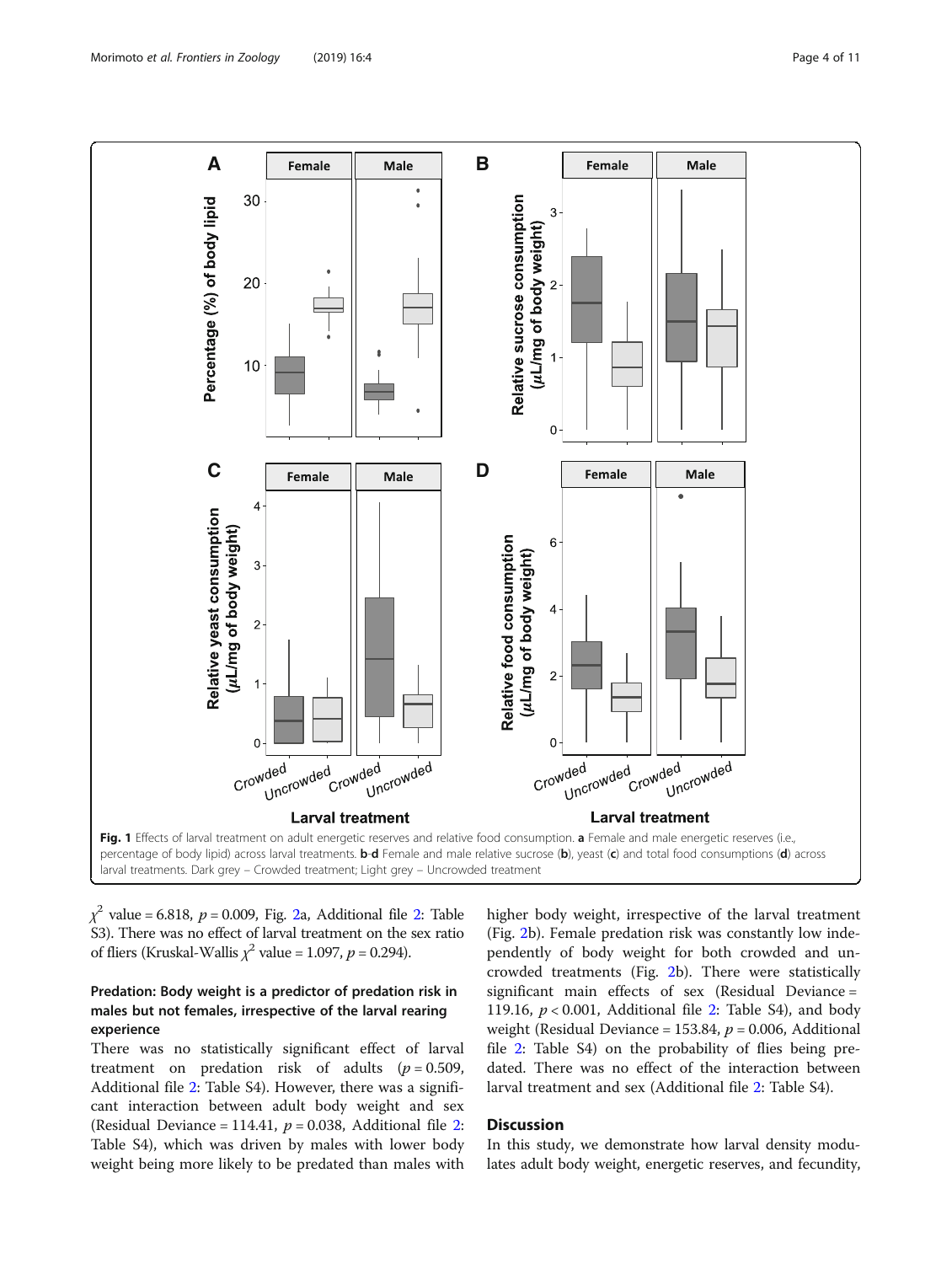<span id="page-4-0"></span>

as well as male and female feeding behaviour, adult flight ability, and sex-specific risk of predation in B. tryoni. Our results confirmed our predictions 1 and 2 as well as previous findings that larval crowding results in lower adult body weight and fecundity [[3](#page-8-0)–[18,](#page-9-0) [22\]](#page-9-0). Moreover, as predicted, larval crowding also decreased adult body energetic reserves. Contrary to prediction 3, adults from the crowded treatment consumed significantly more food than adults from the uncrowded treatment relative to body weight. Food consumption was modulated differently between sexes though. Males from the crowded treatment consumed more protein than males from the uncrowded treatment relative to their body weight, whereas females from the crowded treatment consumed more carbohydrate than females from the uncrowded treatment relative to their body weight. The results also partly confirmed prediction 4 by revealing that larval crowding had a strong negative effect on adult emergence, and significantly decreased adult flight ability. Despite this, larval treatment did not affect adult probability of predation, although males of lower body weight in both treatments were significantly more likely to be predated by ants.

# Negative effects of larval developmental conditions on adult traits

Our results corroborate previous studies in other insect species showing that crowding during development negatively affect emergence by increasing the percentage

of non-emerged and partially emerged adult flies, and results in adults with lower body weight, energetic reserves, and fecundity. Delays in pupation and/or increased mortality rate of the pupae caused by crowding have been shown in several species of Diptera (e.g., [\[5](#page-8-0), [9,](#page-9-0) [16](#page-9-0)]), Lepidoptera [[6,](#page-8-0) [13\]](#page-9-0) and Coleoptera ( $[3, 7]$  $[3, 7]$  $[3, 7]$  $[3, 7]$ , although see [[41](#page-9-0)] for the lack of an effect of larval density on adult body size in Tenebrio molitor). Moreover, crowding and poor nutrition during development has been shown to decrease adult body weight and fecundity in the yellow dung fly [\[8](#page-9-0), [10\]](#page-9-0), in Drosophila melanogaster [[12](#page-9-0), [14](#page-9-0)–[16\]](#page-9-0), in mosquitoes such as Anopheles gambiae [\[5](#page-8-0)] and Aedes agypti [[11](#page-9-0)], and in the cowpea seed beetle Callosobruchus maculatus [[4\]](#page-8-0), whereas in Lepidoptera the relationship between larval rearing, nutrient limitation, and adult body weight is less clear (see for instance [\[6,](#page-8-0) [13](#page-9-0), [42](#page-9-0), [43\]](#page-9-0)). Likewise, in the tephritid medfly Ceratitis capitata, protein deprivation in the larval stage decreased adult size for both males and females, delayed sexual maturity of males and egg productivity of fe-males [\[44](#page-9-0)]. Here, our results suggest that larval rearing conditions could be a strong ecological modulator of B. tryoni performance in addition to the fitness costs incurred by lower fecundity. Crowding had a negative effect on the ability of adults to fly as previously observed in Lepidoptera (Loxostege sticticalis) [[45\]](#page-9-0). A potential explanation for this effect is that larval crowding decreases the availability of protein for the developing larvae which decreases flight muscle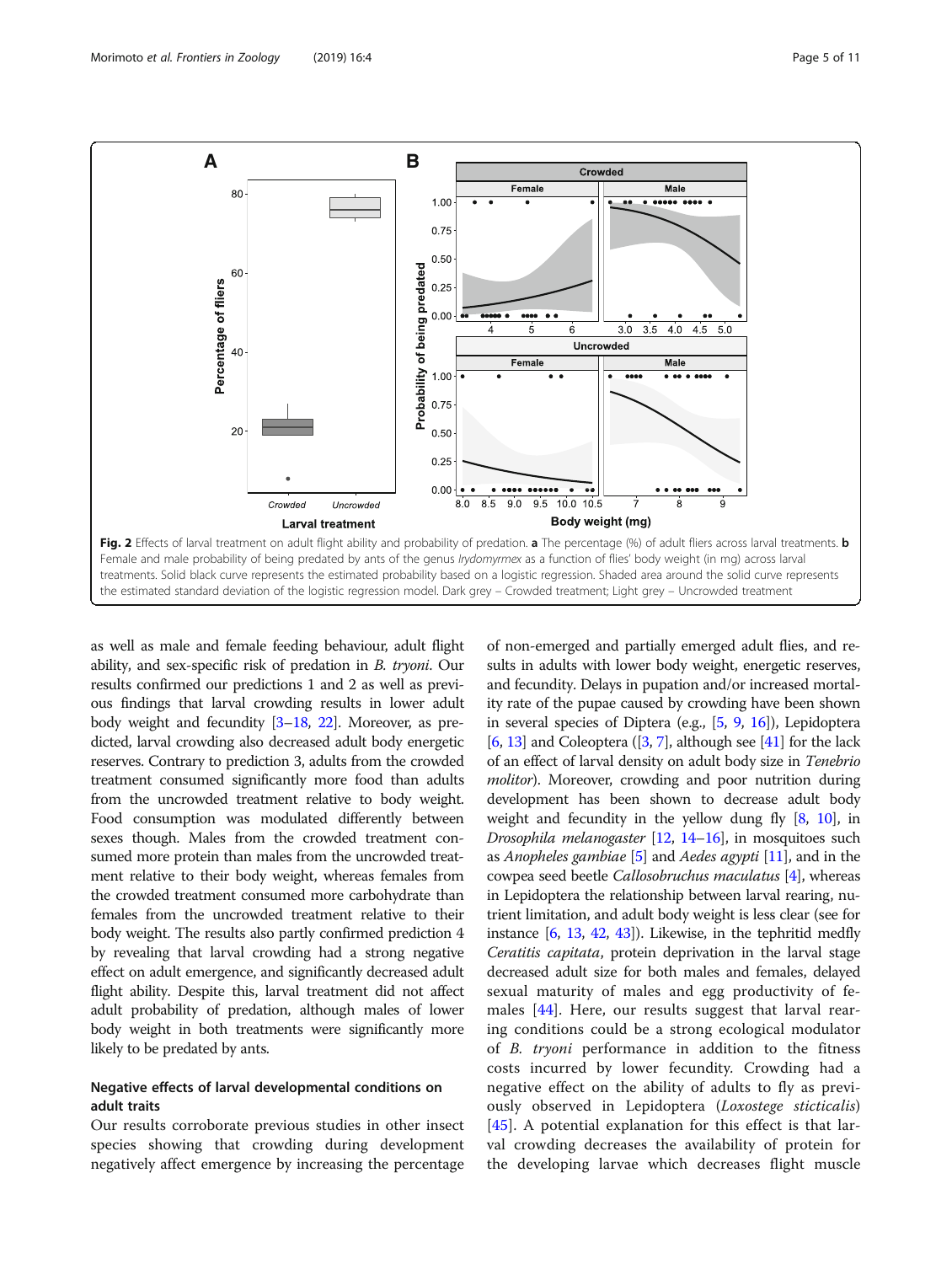development and flight ability [[46\]](#page-9-0). This is similar to the patterns observed in aphids Myzus persicae in which both population density and diet play an important role on wing production [[47,](#page-9-0) [48](#page-9-0)]. More studies on the physiological and anatomical effects of larval density and diet on flight muscle development are needed to confirm this hypothesis. Nonetheless, the lower flight ability of B. tryoni would likely affect the frequency of sexual encounters and significantly impair male courtship behaviour through impairments on pheromone release and acoustic signalling, which depends on wing vibration [[49\]](#page-9-0).

Larval crowding is likely to constrain access to key nutrients, especially protein that is required for larval development and growth [\[50](#page-9-0), [51](#page-9-0)]. For instance, protein deprivation at the larval stage in Medly reduces adult emergence rate in ways that resemble our findings for crowding developmental environments, corroborating the similarities between crowded environments and poor nutrition at the larval stage in tephritid flies [\[52](#page-9-0)]. Adult D. melanogaster that experience protein deprivation as larvae also emerge with phenotypes similar to those of adults that develop in crowded larval rearing conditions, including small body size and weight, delayed development, and reduced fecundity [[53\]](#page-9-0). In addition, genetic studies of D. melanogaster have provided important insights into the molecular pathways involved in the effects of protein deprivation on physiology. Mutations of the insulin-like receptor  $InR$  and the insulin-like receptor substrate chico generate adult flies with phenotypes similar to those adults that were either protein-deprived [[53\]](#page-9-0) or experienced crowded rearing conditions. Thus, it is likely that the larval crowding limits nutrient availability which might in turn affect growth pathways resulting in adults with lower body size and weight, potentially lower energetic reserves, and lower fecundity [[54](#page-9-0)–[56](#page-9-0)]. These studies of *D. melanogaster* provide a useful model for future studies in tephritids such as B. tryoni.

# Effects of larval developmental conditions on feeding

Our results showed that adults from the crowded larval treatment had not only similar absolute food consumption but higher food consumption relative to body weight. We also found a sex-specific nutrient consumption effect of larval treatment, whereby males from the crowded larval treatment had a greater consumption of the yeast solution (i.e., source of protein) relative to body weight than males from the uncrowded treatment. In general, tephritid fruit flies are anautogenous and rely largely on protein consumption as recently emerged adults (i.e., 'post-teneral') to complete sexual development [\[57](#page-9-0)–[59\]](#page-10-0). Likewise, protein intake is an important nutritional factor modulating post-teneral development and sexual performance in *B. tryoni* (see e.g., [[60](#page-10-0)], reviewed by  $[61]$  $[61]$ ; and previous studies in other insect species have shown that adults from crowded conditions tend to grow bigger sexual organs relative to their body size, invest relatively more in mating, and reproduce relatively earlier than adults from uncrowded conditions [[6](#page-8-0), [10](#page-9-0), [16](#page-9-0), [23\]](#page-9-0). Therefore, it is possible that males from the crowded larval treatment alter their feeding in order to invest more in reproductive traits in ways that mitigate the costs of larval crowding on their fitness. Our results also showed that females from the crowded treatment consumed more of the sucrose solution (i.e., source of carbohydrate) relative to body weight than females from the uncrowded treatment; yet, the implications of this effect on reproduction are unknown. The higher yeast consumption relative to body weight of males from the crowded treatment could reflect an attempt to minimise delays in post-teneral development caused by poor developmental environment, whereby a higher yeast consumption could accelerate post-teneral development (reviewed by [[61](#page-10-0)]). It is not clear why females from the crowded treatment did not exhibit the same pattern of increased yeast consumption relative to body weight, especially because females have greater need for protein than males [[60,](#page-10-0) [62\]](#page-10-0).

Our results not only showed a change in specific nutrient consumption, but also a shift in the consumption of protein-to-carbohydrate ratio (Y:C ratio). This is important because the dietary Y:C ratio plays a significant role in survival and sexual performance of male and female B. tryoni [[63](#page-10-0), [64](#page-10-0)]. In other insects, the dietary Y:C ratio has also been shown to affect immune response and lifespan, male fertility, as pre- and post-copulatory success, female reproductive rate, male mating effort, the growth of male secondary sexual traits and female fecundity [\[65](#page-10-0)–[75\]](#page-10-0) (see [[76](#page-10-0)] for review). In our study, the Y:C ratio consumed by adults from crowded and uncrowded larval environments were protein-biased (in males) and carbohydrate-biased (in females), with potential downstream effects on lifespan and reproduction. Further studies are needed to investigate whether adults from crowded environments that are restricted on fixed Y:C ratios have different sexual performance than individuals allowed to select their own Y:C ratio.

# Sex-specific effects on the risk of predation

After the feeding experiment had ended, we experienced an ant infestation that attacked our experimental flies. Because flies were randomised and placed onto the same shelf (see Methods for details), this unplanned ant infestation allowed us to test whether larval crowding influenced interspecific predator-prey interactions. The data revealed that larval crowding did not affect predation risk of emerged adults. Surprisingly though, our results showed that within each larval treatment, males with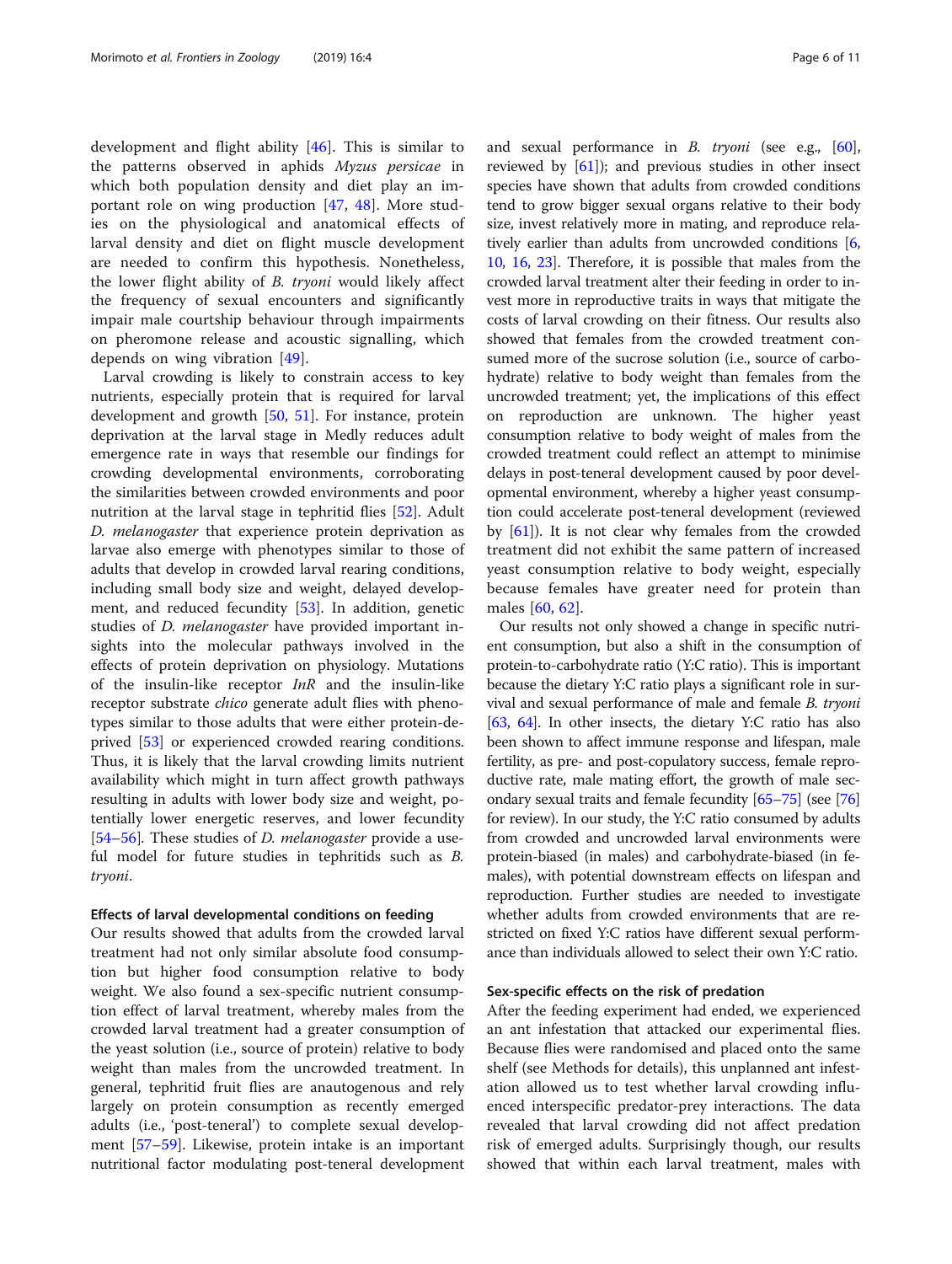lower body weight were more likely to be predated by ants than both males with higher body weight and females from all weights. It is possible that males are easier to catch than females. Alternatively, ants could have been attracted to males by volatiles that are produced by males and not females (or in lower quantities by females), either as a consequence of sex-specific difference in volatile profile (e.g., sex pheromone [\[77](#page-10-0)], different lipid profiles) [\[78](#page-10-0)–[80\]](#page-10-0). However, B. tryoni males used in our study were immature and so are unlikely to have released pheromones [[60,](#page-10-0) [81](#page-10-0)]. Interestingly, Vespula germanica wasps have evolved the ability to detect the odour emitted by male Ceratitis capitata 'medflies' in mating aggregations, which result in males being at higher predation risk than females [\[82\]](#page-10-0). In addition, the parasite Psyttalia concolor – which attacks larvae of the olive fly (Bactrocera oleae) –responds specifically to the male sex pheromone  $(Z)$ -9-tricosene as a guide to its foraging behaviour [\[83\]](#page-10-0), suggesting that sex-specific volatile signalling can be exploited by parasites – and potentially by predators – in fruit flies. We recognise that our results should be interpreted with caution as our predation experiment was not fully controlled. This is nonetheless an exciting new avenue of research on the effects of the developmental environment on interspecific interaction and food webs.

# Conclusion

The majority of insect species have larval stages during development. Here we showed that crowding in the developmental environment of the larvae strongly modulate ecological, physiological and reproductive traits in a polyphagous fly. These findings provide a better understanding of the functional significance of developmental crowding to individuals when they reach adulthood, and highlight the importance of the developmental environment for the ecology and evolution of holometabolous insects. Our findings of the effects of larval density on adult traits can also assist the mass-rearing of flies for SIT, which largely relies on the optimum density of larvae for the production of high-quality flies, thereby contributing to the control of this important horticulture pest.

# Methods

# Fly stock and egg collection

Eggs were collected for 2 h from a laboratory-adapted stock of B. tryoni established in 2015 (> 20 generations old) that has been maintained in non-overlapping generations. Adults were provided a free-choice diet of hydrolysed yeast (MP Biomedicals Cat. nº 02103304) and commercial refined cane sugar (CSR® White Sugar), while larvae were maintained using the diet developed by Chang CL, Vargas RI, Caceres C, Jang E and Cho IK [[84\]](#page-10-0) in a gel matrix [[85](#page-10-0)] for the last 10 generations. All stocks and experiments were maintained in humidity  $(65 \pm 5\%)$  and temperature  $(25 \pm 0.5\degree\text{C})$  controlled rooms with light cycles of 12 h light: 0.5 h dusk:11 h dark: 0.5 h dawn).

# Experimental design and statistical analyses Larval rearing manipulation

To generate uncrowded and crowded larval treatments, 250 μL (ca. 3500 eggs) and 2 mL (ca. 28,000 eggs) of eggs were placed in clear plastic rearing trays containing 150 mL of the gel-based diet ( $N = 6$  replicate trays *per* larval treatment), creating a density of ca. 23 eggs per gram of diet for the uncrowded treatment (known to generate high quality flies; see [[85\]](#page-10-0)) and ca. 187 eggs per gram of diet for the crowded treatment. After 7 d, the lids of the rearing trays were removed and the rearing trays were placed into larger plastic container with ca. 150 g of fine vermiculite for pupation. Pupae were sifted from the vermiculite three days after the rearing trays were placed onto the vermiculite and were placed in a 90 mm Petri dish inside a 5 L plastic container until adults emerged. Adults were randomly selected from a pool of adults from all trays, and provided water and a free-choice diet as described above for 12 h prior to our assessment of body weight, body lipid, and fecundity. All flies had unlimited access to water throughout the experiments.

# Body weight

We sampled 30 freshly emerged (i.e., up to 24 h old) males and 30 freshly emerged females *per* treatment  $(N)$  $total = 120$ ). The flies were killed by chilling and stored at − 20 °C for 24 h before weighing on a Sartorius® ME5 scale (0.0001 g precision). Data were normalized using a log transformation. We fitted a generalized linear model (GLM) with Gaussian distribution to test the effect of larval treatment, sex, and their interaction on adult body weight, followed by a Student-Newman-Keuls (SNK) posthoc test with significance level of 0.05. P-values were obtained from F-statistics.

#### Body lipid (energetic reserves)

We sampled 20 freshly emerged males and 20 freshly emerged females *per* larval treatment (*N* total = 80), which were placed individually in 10 mL glass tubes, freeze-killed (− 20 °C) and dried at 60 °C for three days in a drying oven. Dried bodies were weighed on a Sartorius® ME5 scale (0.0001 g precision). 2 mL of chloroform (Sigma Aldrich®, Cat no. 288306) was then added to each tube which was then sealed with a rubber plug and held for 24 h before the chloroform was discarded. The chloroform procedure was repeated for three consecutive days to extract lipids [\[86\]](#page-10-0). Bodies were then left to dry at 60 °C for three days before we measured body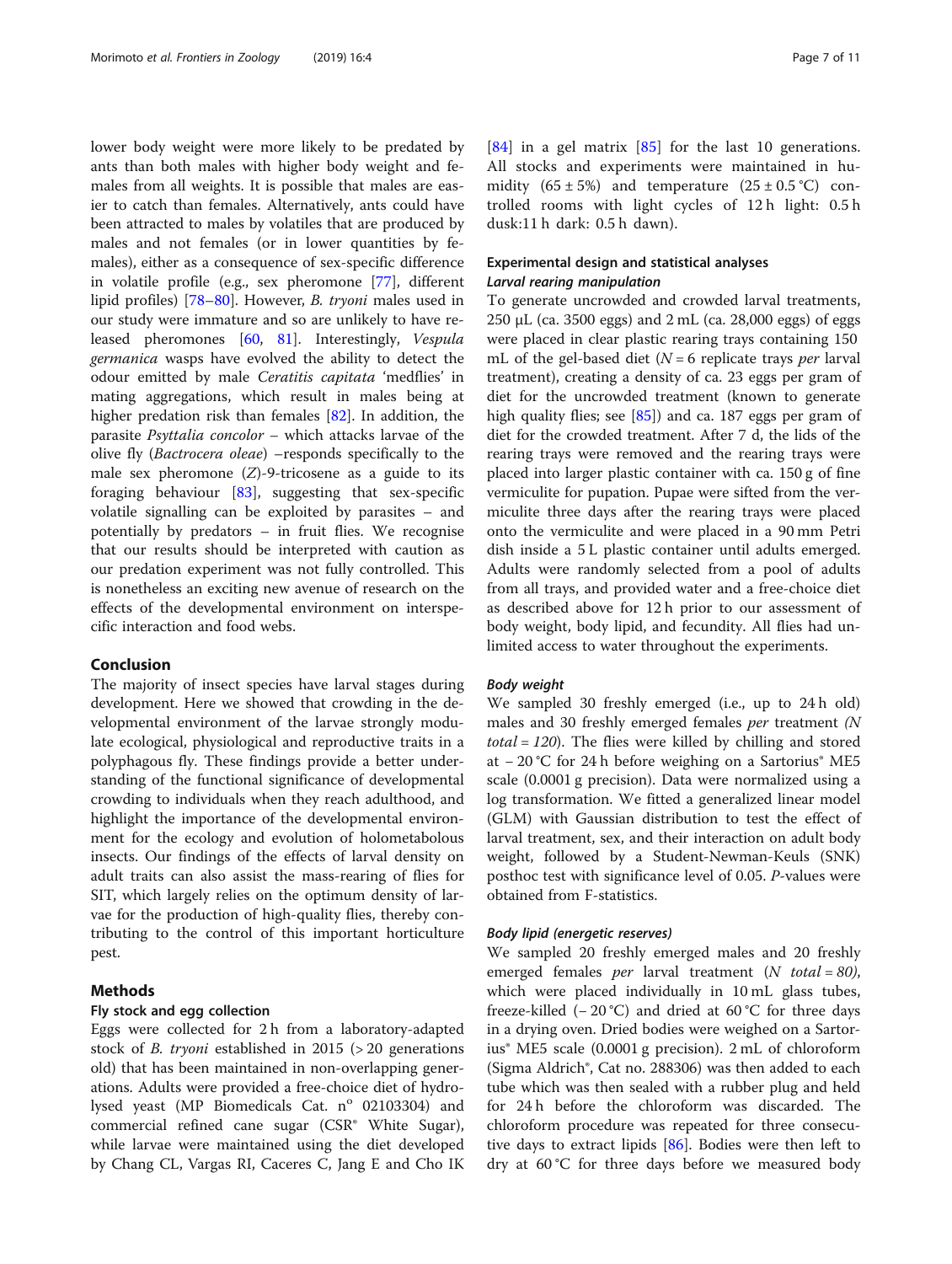weight after lipid extraction. The percentage of body lipid was calculated as the difference between the body weight before and after lipid extraction, standardized by the body weight of each fly before the lipid extraction multiplied by 100 (i.e., percentage of lipid relative to the body weight of each fly). Statistical inferences on the difference in the percentage of body lipid between larval treatments were made using non-parametric Kruskal-Wallis, as the data did not fulfil the assumptions of parametric models.

#### **Fecundity**

10 replicate groups *per* larval treatment (*N total* = 20) with 100 freshly emerged adult flies (equal sex-ratio) were assembled. Groups were maintained in 12.5 L Decor Tellfresh plastic cages (Cat no. 136000), in which an aperture (ca. 20 cm diameter) in the lid was made manually, and where a fine mesh with ca. 50 cm in length was attached with hot glue. This allowed us to handle flies inside the cage. Cages were kept sideways in the controlled conditions described previously. Egg collection started 10 d post-emergence, and was maintained for 10 d before flies were discarded. The total volume of eggs recovered from the oviposition bottles was estimated by volume, in which we allowed eggs to settle in a 1.5 mL Eppendorf tube, marked the volume of eggs with a permanent marker, and then used a 200  $\mu$ L pipette to deposit the same volume of water as of eggs (results in  $\mu$ L). The number of dead females was also scored daily, and controlled for in our models by dividing the volume of eggs recovered by the number of females in the group (i.e., fecundity *per* female). We used ANOVA for statistical inference and transformed fecundity per female to fit the assumptions of the model fecundity *per* remale to fit the assumptions of the m<br>(i.e.,  $\sqrt[4]{\text{fecundity}}$  per female). Plots are of the raw data.

# Feeding experiment

We used a Capillary Feeder (CAFE) assay [[87](#page-10-0)] adapted to B. tryoni (see [[64\]](#page-10-0)). Briefly, 30 recently emerged males and 30 freshly emerged females of each larval treatment ( $N$  total = 120) were weighed as described previously and housed individually in a transparent plastic cages (diameter =  $4 \text{ cm}$ , height =  $6 \text{ cm}$ ), with access to two 30  $\mu$ L glass capillaries (Drummond Microcaps<sup>®</sup>, Cat no. 1–000-0300), each filled with either a 120 g/L solution of hydrolysed yeast solution as a source of protein (and micronutrients) or a 120 g/L solution of sucrose as a source of carbohydrates; flies also had ad libitum access to water. There were three apertures (ca 2 mm diameter) for air (see Supplementary Methods for details). We added 5  $\mu$ L of commercial red food dye (Brand: Pillar Box Red, Food Colouring, Queen®) that has no nutritional value into the sucrose solution (final dilution 1:10,000), allowing us to visualise the level of diet remaining in the capillaries. Evaporation of the diets from the capillaries was estimated using 8 control cages with no flies. Final consumption of yeast and sucrose solutions was performed using a digital calliper 24 h after the onset of the experiment to estimate the consumption of protein and carbohydrate, respectively. Diet consumption of the flies was corrected for evaporation in the control cages by subtracting diet consumption from the average evaporation of each diet in the control cages. Absolute food consumption was calculated as the sum of the consumption of the sucrose and yeast solutions over the 24 h of the experiment, whereas the relative food consumption was calculated as the absolute food consumption divided by the initial body weight of the fly. Y:S ratio was calculated as the ratio of the relative yeast and sucrose solution consumption. We fitted a GLM with Gaussian distribution for each sex to test the effect of larval treatment on male and female absolute and relative consumption of sucrose and yeast solutions, and relative Y:S consumption. To analyse the differences in sex-specific feeding patterns between larval treatments, we also fitted a GLM with Gaussian distribution in the full dataset, and included larval treatment, sex, and their interaction as predictors; the interaction term has information on whether larval crowding had a sex-specific rearing-dependent effect on nutrient consumption. We used a Student-Newman-Keuls (SNK) posthoc test with significance level of 0.05 to investigate the patterns of nutrient intakes. P-values were obtained from F-statistics. The analyses of the absolute carbohydrate, protein, and food consumptions are given as Supplementary Information (see Supplementary Methods, Supplementary Results and Additional file [1](#page-8-0): Figure S2). One data point was an outlier with high leverage in the analyses of female protein consumption, and was excluded from the final analyses. The analysis that includes the high-leverage outlier is shown in supplementary information.

#### Flight ability experiment

Flight ability was performed following [\[85\]](#page-10-0). Briefly, 100 pupae of each larval treatment were placed in 90 mm Petri dish lids that were lined with black filter paper ( $N = 6$  replicates per larval treatment). A 100 mm tall acrylic 'flight tube' (89 mm external diameter  $\times$  84 mm internal diameter) was placed onto the 90 mm Petri dish that contained the pupae (see Additional file [1:](#page-8-0) Figure S3 for schematic representation). The acrylic tube was painted black on the outside and coated with fine layer of unscented talcum powder on the inside to prevent flies from walking, instead of flying, out of the tube. Another 100 mm acrylic tube was selected although with no pupae. Both tubes were placed inside a mesh cage  $(32.5 \text{ cm} \times 32.5 \text{ cm} \times 32.5 \text{ cm}$ , Megaview BugDorm-43030F) under a 20 W fluorescent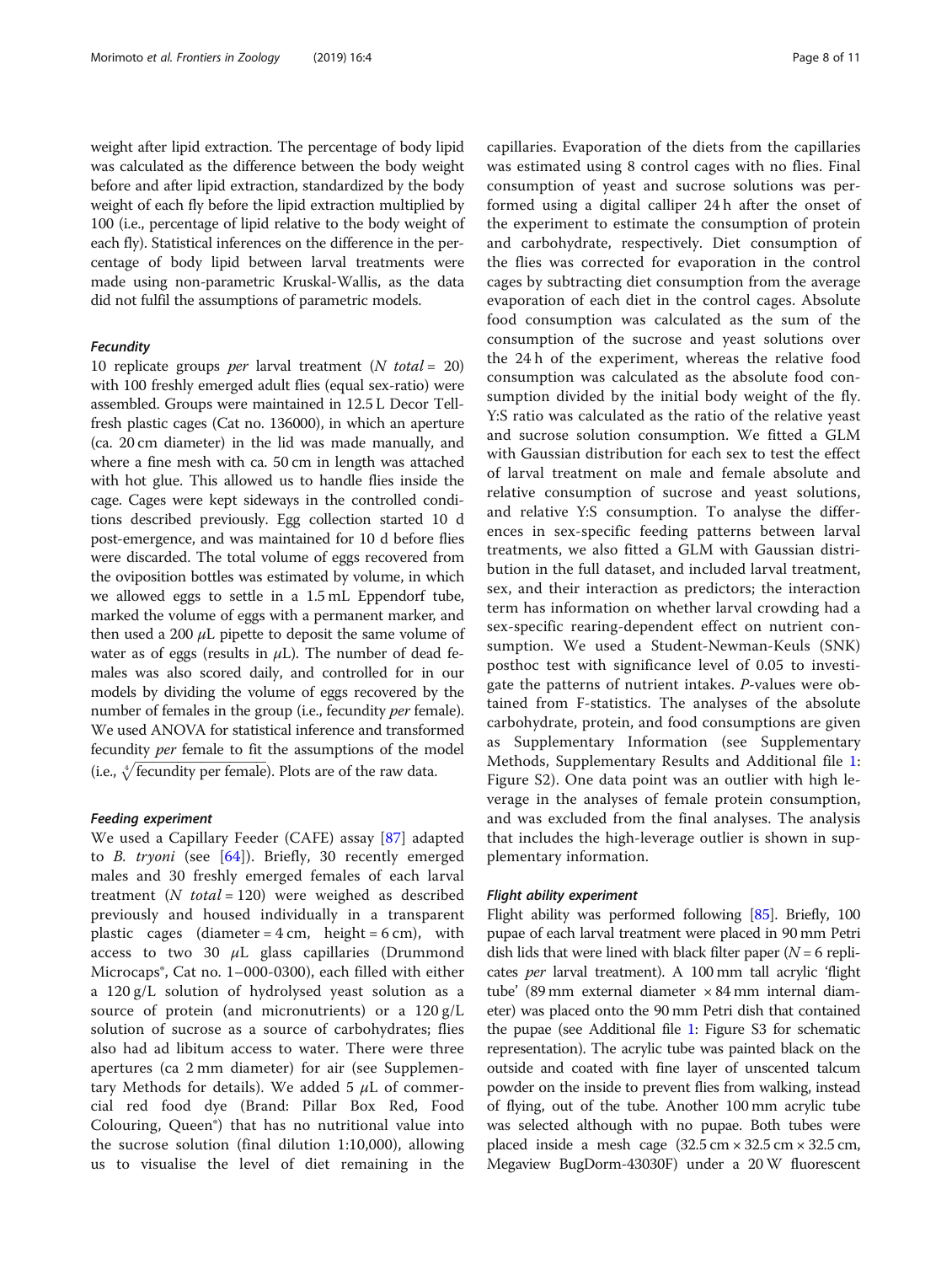<span id="page-8-0"></span>tube at ca. 5 cm above the cages, which was on throughout the experiment. The empty tube allowed us to estimate adult flyback into the tube containing the pupae [\[85\]](#page-10-0). We measured the percentage of fully emerged, partially emerged flies and non-emerged flies. The percentage of fliers was calculated as the number of adult fliers (i.e., flies that were outside the tubes) + the number of adults in the flyback tubes + the same number as in the flyback tube in tube with the pupae (i.e., fliers that returned to the original tube), divided by the total number of pupae multiplied by 100 [[88](#page-10-0)]. The sex ratio of the fliers was calculated as the number of male fliers divided by the number of female fliers. Because the flight ability data were non-normally distributed, and no transformation allowed us to reach normality, we used non-parametric Kruskal-Wallis tests to analyse the flight ability data. One outlier with high leverage in the analyses of non-emerged flies was excluded from the final analyses. The analysis that includes the high-leverage outlier is shown in supplementary information.

# Predation observation

24 h after the onset of the feeding experiment (see above) and after feeding data had been recorded, we experienced an infestation of  $> 1000$  ants of the genus *Irydomyrmex* spp. Flies of the feeding experiment were exposed to the ants for approximately 12 h (from dusk to dawn). As the feeding cages were placed randomly with regards to sex and treatment, and in the same location (a metal shelf at ca. 30 cm height from the floor), the ant infestation provided a natural experiment which allowed us to test whether larval crowding influenced the risk of flies being predated by the ants. Predictions were made before data analysis was conducted. We counted the number of flies that had parts of their bodies eaten by ants after the 12 h period during in which the flies were exposed to the ants. We then used a logistic regression (i.e., GLM with Binomial distribution) to investigate the relationship between the probability of flies being predated and fly body weight, larval treatment, sex, as well as the interactions between body weight and sex, and larval treatment and sex. P-values were obtained from the  $\chi^2$  distribution.

# Additional files

[Additional file 1:](https://doi.org/10.1186/s12983-019-0302-4) Figure S1. Effects of larval treatment on adult body weight and fecundity. Figure S2. Effects of larval treatment on absolute sucrose, yeast, and food consumptions. Figure S3. Schematic representation of the flight ability experiment. (DOCX 392 kb)

[Additional file 2:](https://doi.org/10.1186/s12983-019-0302-4) Table S1. Complete analysis of the effect of larval treatment on adult body weight. Bold:  $p < 0.05$ . Table S2. Complete analysis of the effect of larval treatment on the sugar, yeast and total food consumption of males and females relative to their body weight. Bold:  $p < 0.001$ . Student-Newman-Keuls posthoc test. Table S3. Complete analysis of the effect of larval treatment on non-emergence, partial

emergence, and the percentage of fliers (flight ability experiment). Bold: p < 0.001. Table S4. Complete analysis of the effect of larval treatment on fly predation risk. Bold:  $p < 0.001$ . Table S5. The qualitative effects of removing the outliers. Table S6. Complete analysis of the effect of larval treatment on the absolute sugar, yeast and total food consumption of males and females. Bold: p < 0.001. Student-Newman-Keuls posthoc test. (XI SX 44 kb)

#### Abbreviations

°C: degrees Celsius; g: grams;; g/L: grams per Litre; h: hours; L: Litres; mg: milligrams; mL: millilitre; SIT: Sterile Insect Technique; Y:C: yeast-to-sucrose ratio in the diet; μL: microliter

#### Acknowledgments

We acknowledge Dr. Stuart Wigby and Prof Tom Pizzari for useful comments on the early versions of this manuscript, and two anonymous reviewers.

#### Funding

This research was conducted as part of the SITplus collaborative fruit fly program. Project Raising Q-fly Sterile Insect Technique to World Standard (HG14033) is funded by the Hort Frontiers Fruit Fly Fund, part of the Hort Frontiers strategic partnership initiative developed by Hort Innovation, with co-investment from Macquarie University and contributions from the Australian Government. HD and BN were supported by Macquarie University Research Excellence Scholarships.

#### Availability of data and materials

Data is available in Dryad: <https://doi.org/10.5061/dryad.8476811>.

#### Authors' contributions

JM designed the experiment. JM, HD, BN, ATT, FP collected and analysed the data. All authors wrote the manuscript and approved the final version.

#### Ethics approval and consent to participate

Not applicable.

#### Consent for publication

Not applicable

#### Competing interests

The authors declare that they have no competing interests.

#### Publisher's Note

Springer Nature remains neutral with regard to jurisdictional claims in published maps and institutional affiliations.

#### Author details

<sup>1</sup>Department of Biological Sciences, Macquarie University, North Ryde, NSW 2109, Australia. <sup>2</sup>Department of Entomology, Vietnam National University of Agriculture, Hanoi, Vietnam.

#### Received: 16 November 2018 Accepted: 7 February 2019 Published online: 18 February 2019

#### References

- 1. Rowe L, Houle D. The lek paradox and the capture of genetic variance by condition dependent traits. Proc R Soc B-Biol Sci. 1996;263:1415–21.
- 2. Baldal EA, van der Linde K, van Alphen JJ, Brakefield PM, Zwaan BJ. The effects of larval density on adult life-history traits in three species of Drosophila. Mech Ageing Dev. 2005;126:407–16.
- 3. Nakakita H. Effect of larval density on pupation of Tribolium freemani Hinton (Coleoptera, Tenebrionidae). Appl Entomol Zool. 1982;17:269–76.
- 4. Credland PF, Dick KM, Wright AW. Relationships between larval density, adult size and egg production in the cowpea seed beetle, Callosobruchus maculatus. Ecol Entomol. 1986;11:41–50.
- 5. Lyimo EO, Takken W, Koella JC. Effect of rearing temperature and larval density on larval survival, age at pupation and adult size of Anopheles gambiae. Entomol Exp Appl. 1992;63:265–71.
- 6. Gage MJG. Continuous variation in reproductive strategy as an adaptive response to population density in the moth Plodia Interpunctella. Proc R Soc B-Biol Sci. 1995;261:25–30.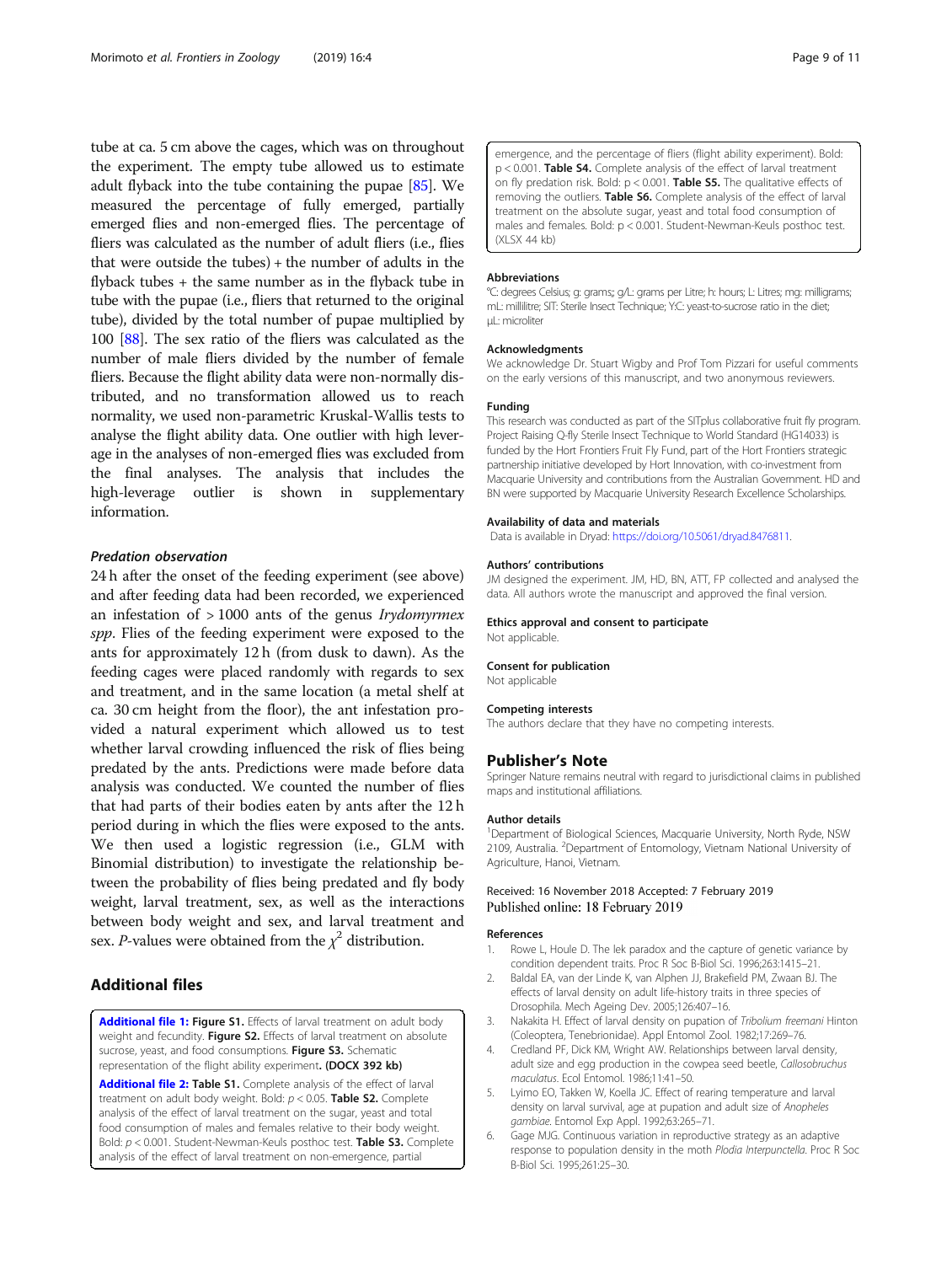- <span id="page-9-0"></span>7. Hirashima A, Takeya R, Taniguchi E, Eto M. Metamorphosis, activity of juvenile-hormone esterase and alteration of ecdysteroid titers - effects of larval density and various stress on the red flour beetle, Tribolium freemani Hinton (Coleoptera, Tenebrionidae). J Insect Physiol. 1995;41:383–8.
- 8. Blanckenhorn WU. Adaptive phenotypic plasticity in growth, development, and body size in the yellow dung fly. Evolution. 1998;52:1394–407.
- Prasad NG, Shakarad M, Anitha D, Rajamani M, Joshi A. Correlated responses to selection for faster development and early reproduction in Drosophila: the evolution of larval traits. Evolution. 2001;55:1363–72.
- 10. Stockley P, Seal NJ. Plasticity in reproductive effort of male dung flies (Scatophaga stercoraria) as a response to larval density. Funct Ecol. 2001;15:96–102.
- 11. Agnew P, Hide M, Sidobre C, Michalakis Y. A minimalist approach to the effects of density-dependent competition on insect life-history traits. Ecol Entomol. 2002;27:396–402.
- 12. Pitnick S, Garcia-Gonzalez F. Harm to females increases with male body size in Drosophila melanogaster. Proc R Soc B-Biol Sci. 2002;269:1821–8.
- 13. Bauerfeind SS, Fischer K. Effects of food stress and density in different life stages on reproduction in a butterfly. Oikos. 2005;111:514–24.
- 14. Amitin EG, Pitnick S. Influence of developmental environment on male- and female-mediated sperm precedence in Drosophila melanogaster. J Evol Biol. 2007;20:381–91.
- 15. Morimoto J, Pizzari T, Wigby S. Developmental environment effects on sexual selection in male and female Drosophila melanogaster. PLoS One. 2016;11:e0154468.
- 16. Morimoto J, Ponton F, Tychsen I, Cassar J, Wigby S. Interactions between the developmental and adult social environments mediate group dynamics and offspring traits in Drosophila melanogaster. Sci Rep. 2017;7:3574.
- 17. Honek A. Intraspecific variation in body size and fecundity in insects a general relationship. Oikos. 1993;66:483–92.
- 18. Bonduriansky R. The evolution of male mate choice in insects: a synthesis of ideas and evidence. Biol Rev Camb Philos Soc. 2001;76:305–39.
- 19. De Jesus CE, Reiskind MH. The importance of male body size on sperm uptake and usage, and female fecundity in Aedes aegypti and Aedes albopictus. Parasit Vectors. 2016;9:1–7.
- 20. Togashi K, Yamashita H. Effects of female body size on lifetime fecundity of Monochamus urussovii (Coleoptera: Cerambycidae). Appl Entomol Zool. 2017;52:79–87.
- 21. Shelly TE. Larval host plant influences male body size and mating success in a tephritid fruit fly. Entomol Exp Appl. 2018;166:41–52.
- 22. McGraw LA, Fiumera AC, Ramakrishnan M, Madhavarapu S, Clark AG, Wolfner MF. Larval rearing environment affects several post-copulatory traits in Drosophila melanogaster. Biol Lett. 2007;3:607–10.
- 23. Wigby S, Perry JC, Kim YH, Sirot LK. Developmental environment mediates male seminal protein investment in Drosophila melanogaster. Funct Ecol. 2015;30:410–9.
- 24. Kellermann V, van Heerwaarden B, Sgrò CM, Hoffmann AA. Fundamental evolutionary limits in ecological traits drive Drosophila species distributions. Science. 2009;325:1244–6.
- 25. Clarke AR, Powell KS, Weldon CW, Taylor PW. The ecology of Bactrocera tryoni (Diptera: Tephritidae): what do we know to assist pest management? Ann Appl Biol. 2011;158:26–54.
- 26. Sutherst RW, Yonow T. The geographical distribution of the Queensland fruit fly, Bactrocera (Dacus) tryoni, in relation to climate. Aust J Agric Res. 1998;49:935–54.
- 27. Fletcher BS. The biology of dacine fruit flies. Annu Rev Entomol. 1987; 32:115–44.
- 28. Fitt GP. Comparative fecundity, clutch size, ovariole number and egg size of Dacus tryoni and D. jarvisi, and their relationship to body size. Entomol Exp Appl. 1990;55:11–21.
- 29. Christenson L, Foote RH. Biology of fruit flies. Annu Rev Entomol. 1960; 5:171–92.
- 30. Morimoto J, Nguyen B, Tarahi Tabrizi S, Ponton F, Taylor PW. Social and nutritional factors shape larval aggregation, foraging, and body mass in a polyphagous fly. Sci Rep. 2018;8:14750.
- 31. Byrne PG, Rice WR. Evidence for adaptive male mate choice in the fruit fly Drosophila melanogaster. Proc R Soc B-Biol Sci. 2006;273:917–22.
- 32. Briegel H. Fecundity, metabolism, and body size in Anopheles (Diptera: Culicidae), vectors of malaria. J Med Entomol. 1990;27:839–50.
- 33. Briegel H. Metabolic relationship between female body size, reserves, and fecundity of Aedes aegypti. J Insect Physiol. 1990;36:165–72.
- 34. D'Amico LJ, Davidowitz G, Nijhout HF. The developmental and physiological basis of body size evolution in an insect. Proc R Soc B-Biol Sci. 2001;268:1589–93.
- 35. Ekanayake EWMTD, Clarke AR, Schutze MK. Effect of body size, age, and premating experience on male mating success in Bactrocera tryoni (Diptera: Tephritidae). J Econ Entomol. 2017;110:2278–81.
- Perez-Staples D, Harmer A, Taylor P. Sperm storage and utilization in female Queensland fruit flies (Bactrocera tryoni). Physiol Entomol. 2007;32:127–35.
- 37. Weldon CW, Yap S, Taylor PW. Desiccation resistance of wild and massreared Bactrocera tryoni (Diptera: Tephritidae). Bull Entomol Res. 2013; 103:690–9.
- 38. Bernays E, Cornelius M. Generalist caterpillar prey are more palatable than specialists for the generalist predator Iridomyrmex humilis. Oecologia. 1989; 79:427–30.
- 39. Dominiak BC, McLeod LJ, Landon R, Nicol HI. Development of a low-cost pupal release strategy for sterile insect technique (SIT) with Queensland fruit fly and assessment of climatic constraints for SIT in rural New South Wales. Aust J Exp Agric. 2000;40:1021–32.
- 40. Urbaneja A, Mari FG, Tortosa D, Navarro C, Vanaclocha P, Bargues L, Castanera P. Influence of ground predators on the survival of the mediterranean fruit fly pupae, Ceratitis capitata, in Spanish citrus orchards. Biocontrol. 2006;51:611–26.
- 41. Weaver DK, Mcfarlane JE. The effect of larval density on growth and development of Tenebrio molitor. J Insect Physiol. 1990;36:531–6.
- 42. Boggs CL, Freeman KD. Larval food limitation in butterflies: effects on adult resource allocation and fitness. Oecologia. 2005;144:353–61.
- 43. Gibbs M, Breuker CJ. Effect of larval-rearing density on adult life-history traits and developmental stability of the dorsal eyespot pattern in the speckled wood butterfly, Pararge aegeria. Entomol Exp Appl. 2006;118:41–7.
- 44. Kaspi R, Mossinson S, Drezner T, Kamensky B, Yuval B. Effects of larval diet on development rates and reproductive maturation of male and female Mediterranean fruit flies. Physiol Entomol. 2002;27:29–38.
- 45. Kong H, Luo L, Jiang X, Zhang L. Effects of larval density on flight potential of the beet webworm, Loxostege sticticalis (Lepidoptera: Pyralidae). Environ Entomol. 2010;39:1579–85.
- 46. Harrison RG. Dispersal polymorphisms in insects. Annu Rev Ecol Syst. 1980; 11:95–118.
- 47. Sutherland ORW, Mittler TE. Influence of diet composition and crowding on wing production by the aphid Myzus persicae. J Insect Physiol. 1971;17:321–8.
- 48. Dadd RH. Dietary amino acids and wing determination in the aphid Myzus persicae. Ann Entomol Soc Am. 1968;61:1201–10.
- 49. Mankin RW, Lemon M, Harmer AMT, Evans CS, Taylor PW. Time-pattern and frequency analyses of sounds produced by irradiated and untreated male Bactrocera tryoni (Diptera : Tephritidae) during mating behavior. Ann Entomol Soc Am. 2008;101:664–74.
- 50. Rodrigues MA, Martins NE, Balance LF, Broom LN, Dias AJS, Fernandes ASD, Rodrigues F, Sucena E, Mirth CK. Drosophila melanogaster larvae make nutritional choices that minimize developmental time. J Insect Physiol. 2015; 81:69–80.
- 51. de Carvalho MJA, Mirth CK. Food intake and food choice are altered by the developmental transition at critical weight in Drosophila melanogaster. Anim Behav. 2017;126:195–208.
- 52. Nestel D, Nemny-Lavy E. Nutrient balance in medfly, Ceratitis capitata, larval diets affects the ability of the developing insect to incorporate lipid and protein reserves. Entomol Exp Appl. 2008;126:53–60.
- 53. Tu MP, Tatar M. Juvenile diet restriction and the aging and reproduction of adult Drosophila melanogaster. Aging Cell. 2003;2:327–33.
- 54. Slack C, Giannakou ME, Foley A, Goss M, Partridge L. dFOXOindependent effects of reduced insulin-like signaling in Drosophila. Aging Cell. 2011;10:735–48.
- 55. Wigby S, Slack C, Gronke S, Martinez P, Calboli FCF, Chapman T, Partridge L. Insulin signalling regulates remating in female Drosophila. Proc R Soc B-Biol Sci. 2011;278:424–31.
- Buch S, Melcher C, Bauer M, Katzenberger J, Pankratz MJ. Opposing effects of dietary protein and sugar regulate a transcriptional target of Drosophila insulin-like peptide signaling. Cell Metab. 2008;7:321–32.
- 57. Vijaysegaran S, Walter G, Drew R. Influence of adult diet on the development of the reproductive system and mating ability of Queensland fruit fly Bactrocera tryoni (Frogratt) (Diptera: Tephritidae). J Trop Agric Food Sci. 2002;30:119–36.